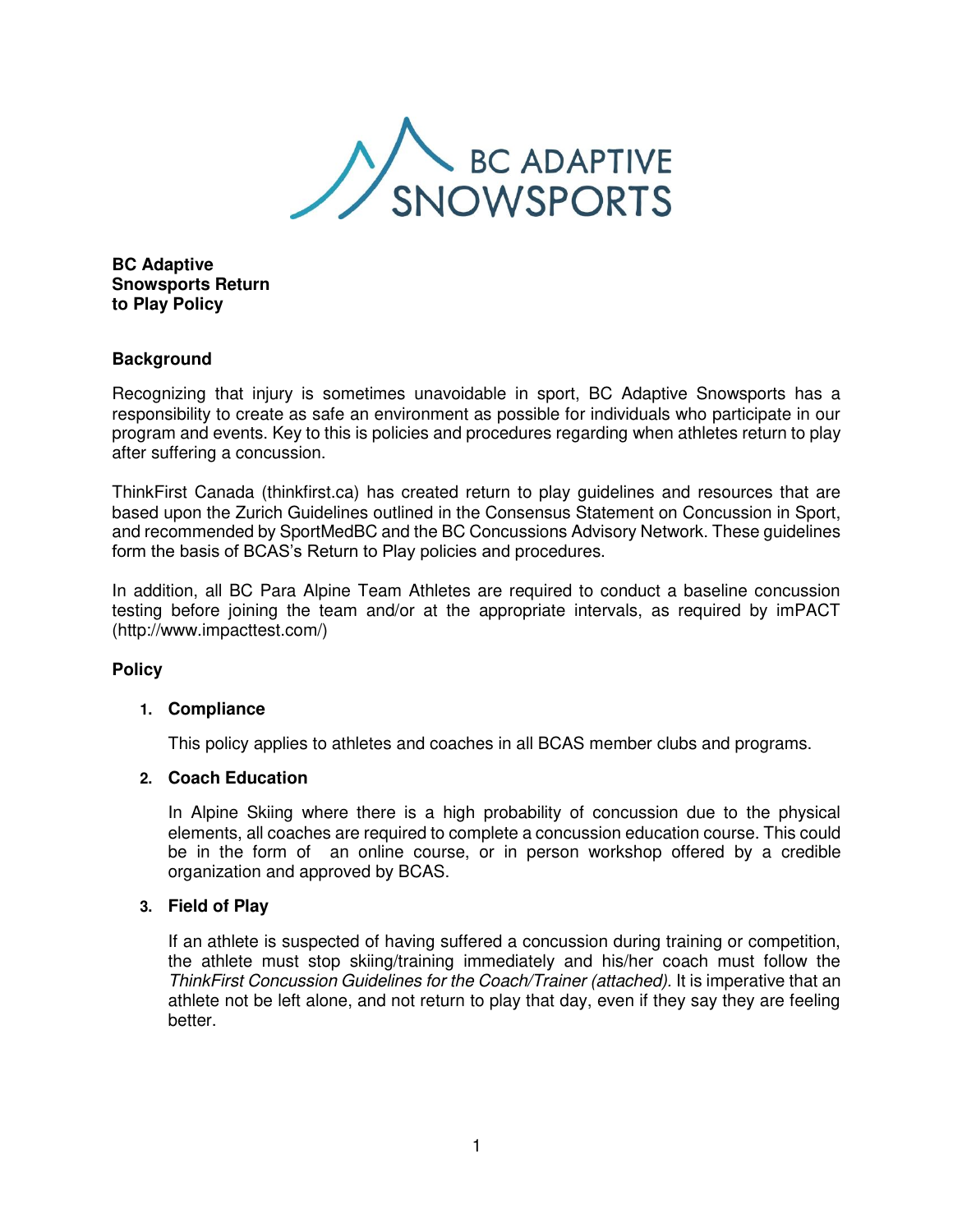Protocol for Athletes and Coaches on the scene where an athlete has fallen and has potentially incurred a concussion.

- 1. Stay on the scene and signal for help
- 2. Keep the athlete calm and wait until a ski patrol has arrived
- 3. Describe to the ski patrol in as much detail what happened
- 4. Advise your Head Coach and your High Performance Coordinator

immediately. Follow the steps below (by adapting the questions to the ski hill and

testing to the individual)



- Sensitivity to light
- Sensitivity to noise
- · Sadness • Nervous or anxious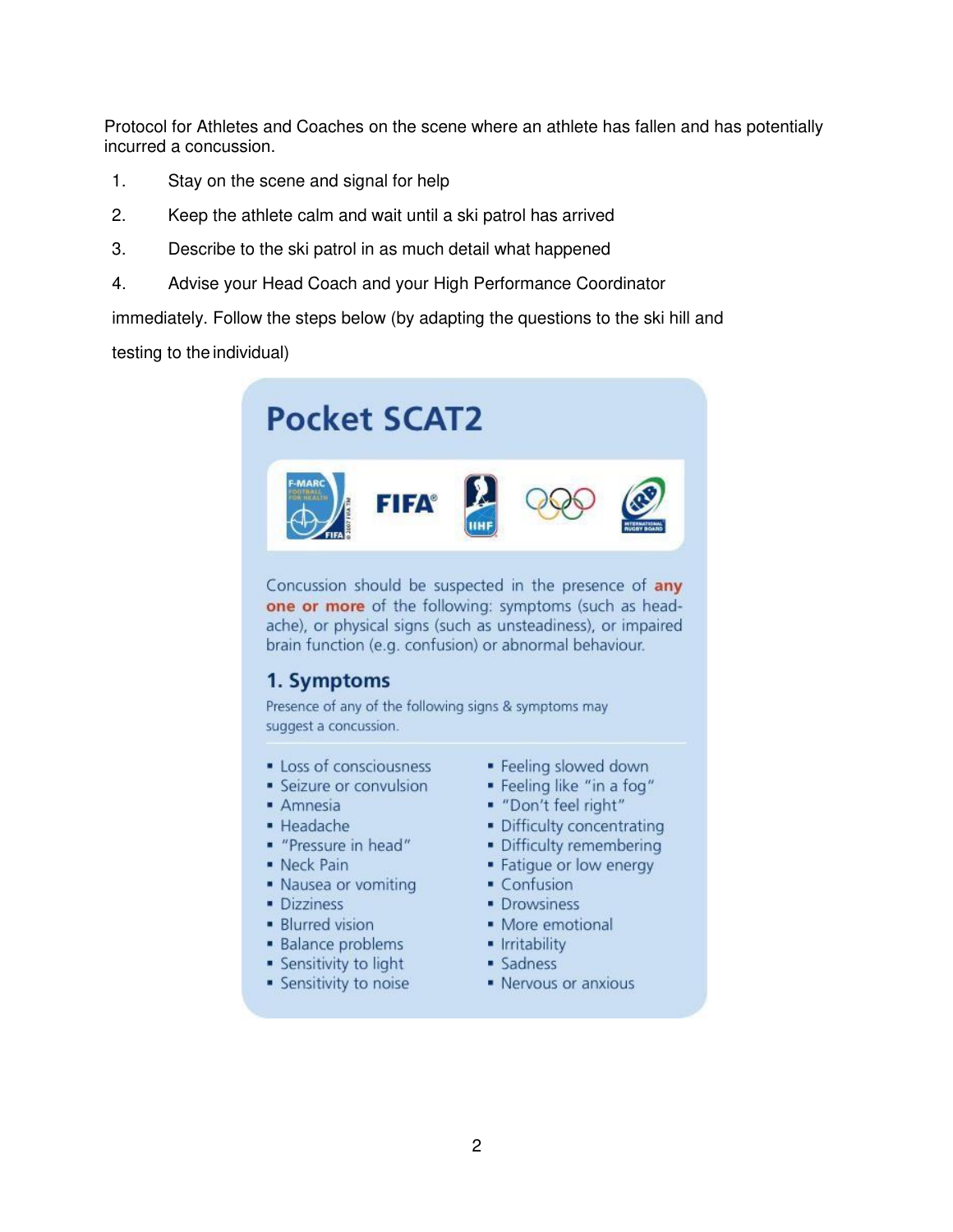# 2. Memory function

Failure to answer all questions correctly may suggest a concussion.

"At what venue are we at today?" "Which half is it now?" "Who scored last in this game?" "What team did you play last week/game?" "Did your team win the last game?"

# 3. Balance testing

#### **Instructions for tandem stance**

"Now stand heel-to-toe with your non-dominant foot in back. Your weight should be evenly distributed across both feet. You should try to maintain stability for 20 seconds with your hands on your hips and your eyes closed. I will be counting the number of times you move out of this position. If you stumble out of this position, open your eyes and return to the start position and continue balancing. I will start timing when you are set and have closed your eyes."

Observe the athlete for 20 seconds. If they make more than 5 errors (such as lift their hands off their hips; open their eyes; lift their forefoot or heel; step, stumble, or fall; or remain out of the start position for more that 5 seconds) then this may suggest a concussion.

Any athlete with a suspected concussion should be IMMEDIATELY REMOVED FROM PLAY, urgently assessed medically, should not be left alone and should not drive a motor vehicle.

### **4. Return to Play**

Once an athlete has been diagnosed with a concussion, he/she must follow the *ThinkFirst Return to Play Guidelines (attached)* which include the following steps:

| Step 1 | No Activity, Only Complete Rest<br><b>Both Physical &amp; Cognitive</b>                                                                                                       | Refrain from physical activity until symptoms are gone.<br>Consult a physician before beginning a step wise return<br>to play                       |
|--------|-------------------------------------------------------------------------------------------------------------------------------------------------------------------------------|-----------------------------------------------------------------------------------------------------------------------------------------------------|
| Step 2 | <b>Light Aerobic Exercise</b><br>Wheeling, walking, swimming or<br>stationary cycling under supervision.<br>No resistance training or weight<br>lifting.                      | If symptoms return, rest until symptoms have resolved If<br>symptoms persist, consult a physician<br>If no symptoms, proceed to Step 3 the next day |
| Step 3 | <b>Sport Specific Activities</b><br>Wheeling (only at low intensity), light<br>jogging, light skiing with no gate<br>training or jarring motions such as<br>high speed stops. | If symptoms return, rest until symptoms have resolved If<br>symptoms persist, consult a physician<br>If no symptoms, proceed to Step 4 the next day |